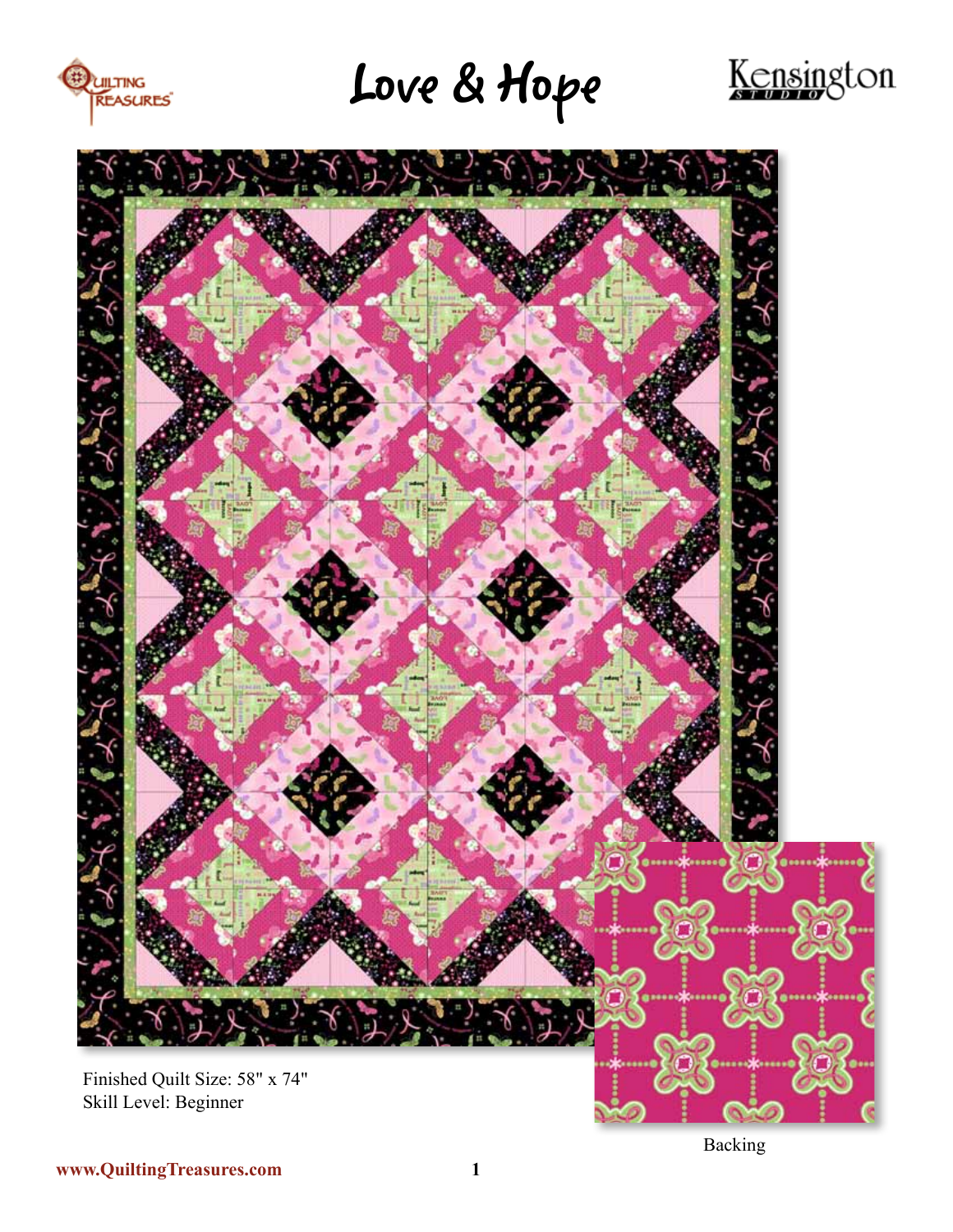

# Love & Hope





| <b>FABRIC REQUIREMENTS</b> |                |
|----------------------------|----------------|
|                            |                |
| Design                     | Yards          |
| 22211 P                    | $\frac{1}{2}$  |
| 22205 V                    | $1\frac{3}{4}$ |
| 22209 J                    | $\frac{1}{2}$  |
| 22207 G                    | $\frac{1}{2}$  |
| 22207 J                    | $\frac{7}{8}$  |
| 22210 H                    | $\frac{7}{8}$  |
| 22209 P                    | $\frac{7}{8}$  |
| 22206 J<br>(Inc. Binding)  | $1\%$          |
| 22208 V (Backing)          | $4\frac{5}{8}$ |

**WOF** = Width of Fabric

## **Cutting Directions:**

### **Green Flower Vine**

• Cut (6) strips 1 ½" x **WOF** - inner border strips.

### **Pink Ribbon Blender**

• Cut (3) 4 ½" strips x **WOF.** Recut strips into (24) 4  $\frac{1}{2}$ " - B squares.

## **Butterflies on Black**

• Cut (3) 4 ½" strips x **WOF.** Recut strips into (24) 4  $\frac{1}{2}$ " - F squares.

#### **Green Message Print**

• Cut (6) 4 ½" strips x **WOF.** Recut strips into  $(48)$  4  $\frac{1}{2}$ " - A squares.

#### **Pink Butterflies**

• Cut (3) 8 ⅞" strips x **WOF.** Recut strips into (12)  $8\frac{7}{8}$ " squares. Cut each square in half on 1diagonal to make 24 E triangles.

## **Flower Vine on Black**

• Cut (3) 8 ⅞" strips x **WOF.** Recut strips into (12)  $8\frac{7}{8}$ " squares. Cut each square in half on 1 diagonal to make 24 D triangles.

## **Ribbons & Butterflies on Black**

- Cut (7) 4 ½" strips x **WOF** for outer borders.
- Cut (7) 2 ½" strips x **WOF** for binding strips.

## **Pink Tossed Flowers**

• Cut (6)  $8\frac{7}{8}$ " strips x WOF. Recut strips into (24) 8  $\frac{7}{8}$ " squares. Cut each squarein half on 1 diagonal to make 48 C triangles.

### **www.QuiltingTreasures.com 2**

# **Fuchsia Medallion Grid**

• Cut (2) 82" strips x **WOF** for backing.

### **Sewing Instructions:**

## **Completing the Blocks:**

- **1.** Mark a diagonal line from corner to corner on the wrong side of each  $4\frac{1}{2}$ " A, B and F square.
- **2.** Place a marked A square right sides together on the square corner of a C triangle and stitch on the marked line. Trim seam to  $\frac{1}{4}$ " and press C to the right side to complete an A-C unit. Repeat to make a total of 48 A-C units.



**3.** Repeat step 2 with B on the corner of D to make 24 B-D units and with F on the corner of E to make 24 E-F units.